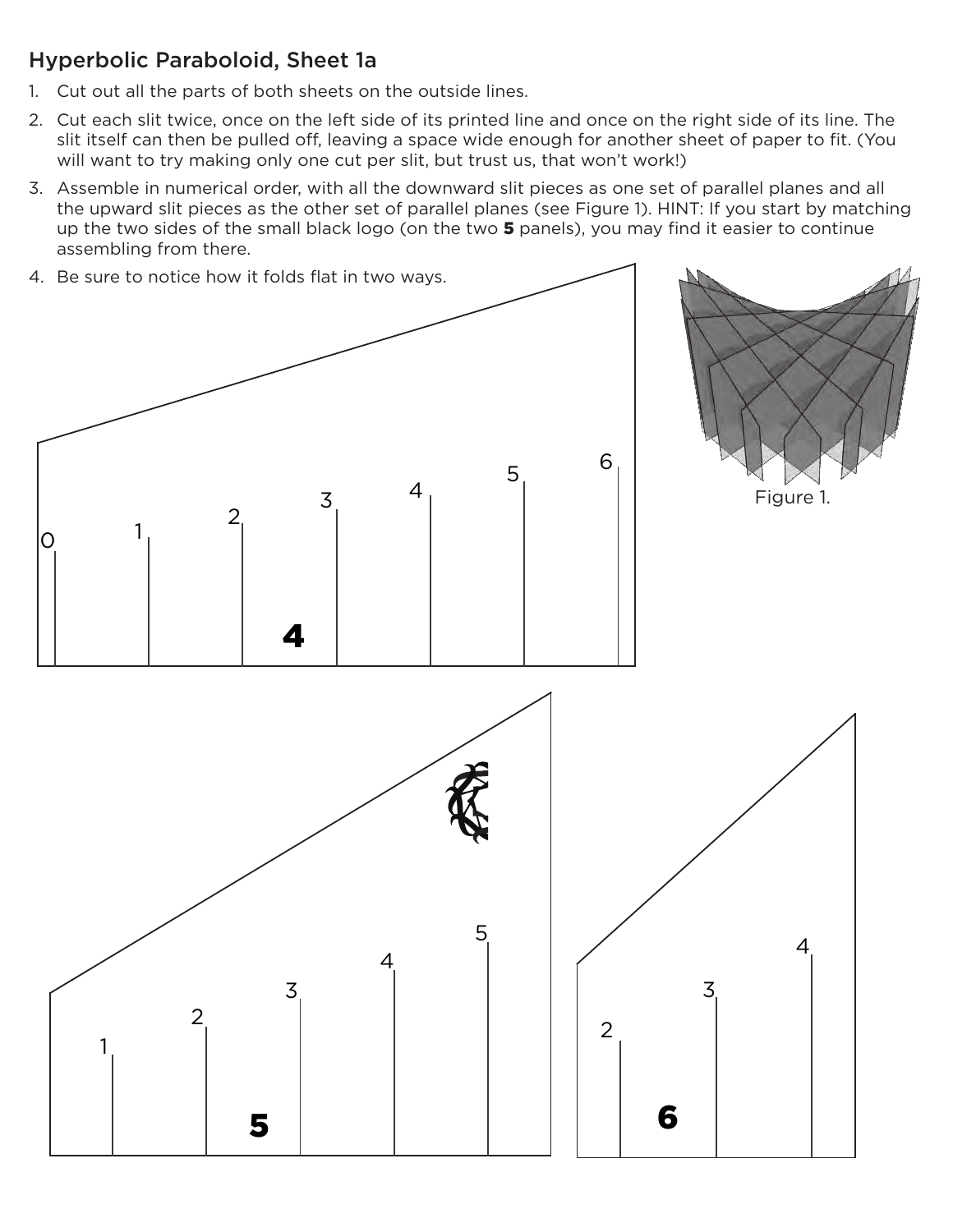## Hyperbolic Paraboloid, Sheet 1b

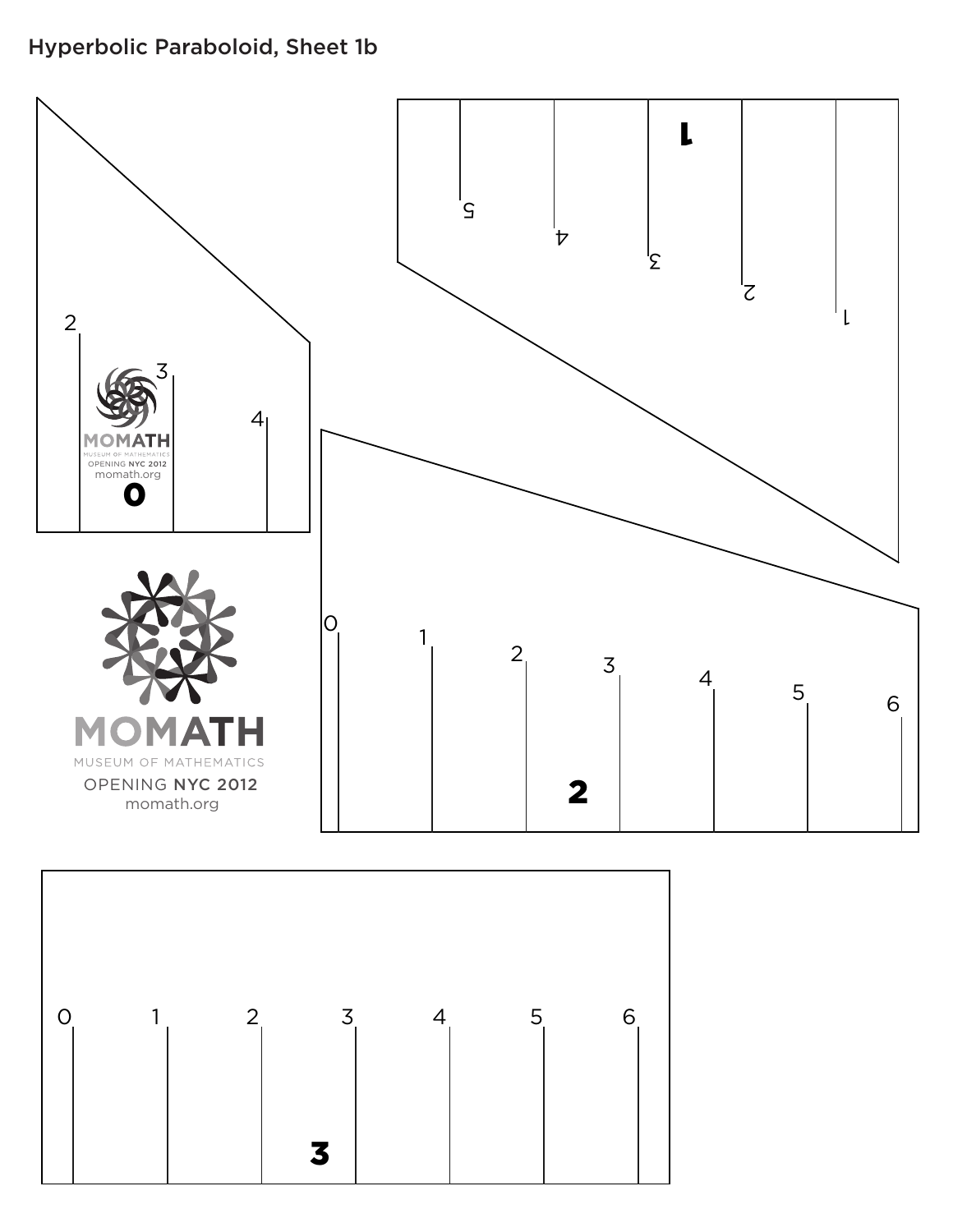## Hyperbolic Paraboloid, Sheet 2a